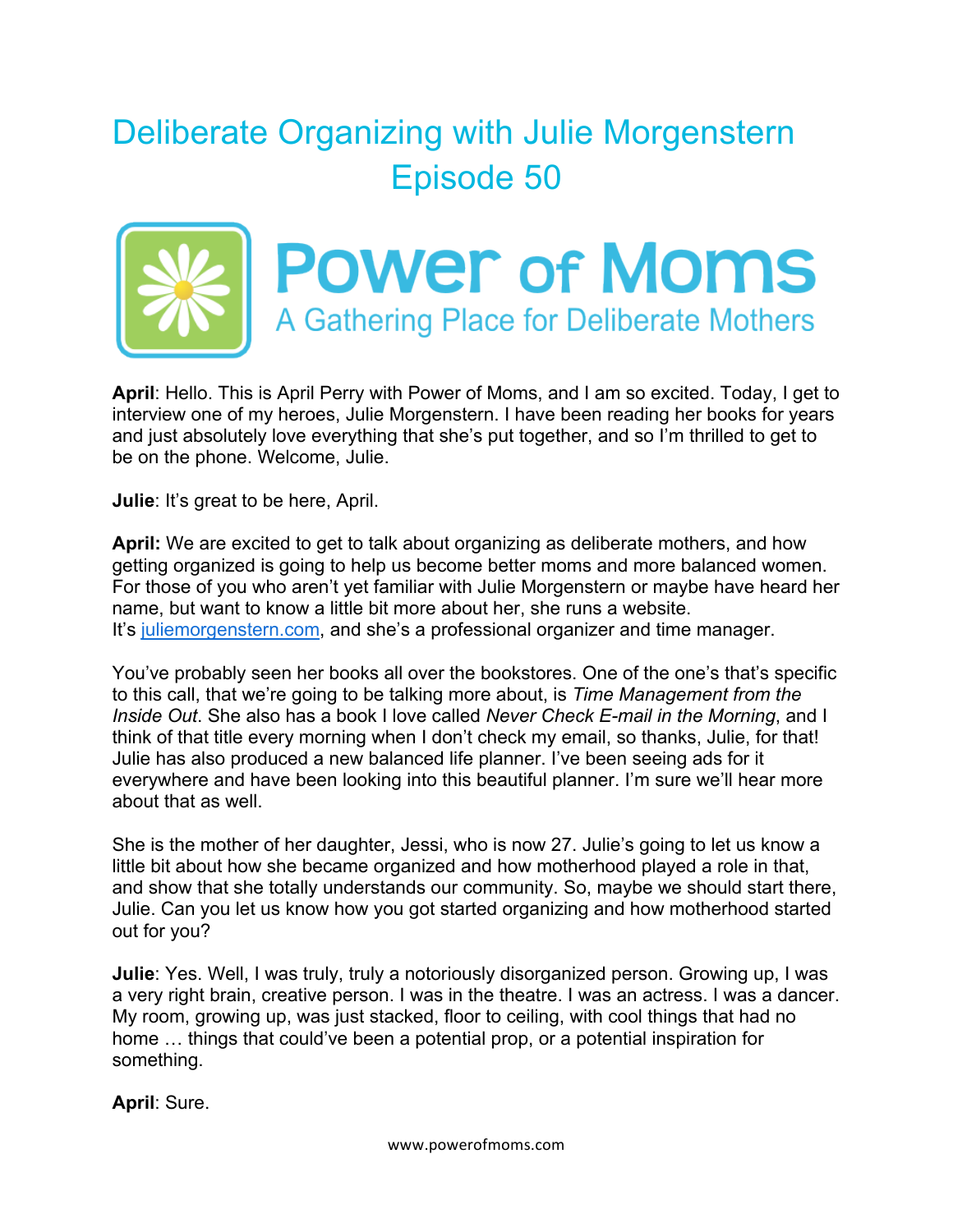**Julie**: I was always late for everything, and I was always losing things, and I was the little creative genius type, right? I always pulled it off at the last minute, and it was at a cost, but only to myself, right? If I had to do something last minute, the night before, or do it again because I lost it, I was the only one who was going to be impacted.

But when my daughter was born, I knew within a few weeks. I was like, "Oh, my God, if I don't get my act together, this child will never see the light of day. I'm never going to get her out for a walk."

It literally was one day when she was about three weeks old, and she woke up from a nap. I thought it'd be a great time to take her for her first walk. It took me two-and-a-half hours to gather things to get ready for the walk. Then, by the time I was ready, she was back asleep, and I thought, "Oh, my God." Organizing is all about being ready … ready for anything. Before you have kids you're juggling a few balls. You're juggling your social life, your personal life, and your work life. Right? That's not necessarily easy, but that's all you've got to juggle, and it's full. You've got a full life.

Then, you have a kid and you go from juggling three balls to something like 12. It's like it explodes overnight. Nobody prepares you. No one really tells you the time management disaster that's about to hit you when you become a parent. I think it's because it protects a continuation of the species because if they told you, you'd be like, "I'm not doing that. That's impossible! How do I do all that? How do I take care of a kid's needs, their food, their shelter, their education, their medical … all of that?"

That's for one kid. Then, you have two kids. Then, you have three kids. "How do I take care of the basic needs, plus the emotional needs, plus the relationship between the kids, plus the relationship between your spouse and the kids, and you and your spouse?" I mean, nobody prepares you. Not to bury all the listeners in overwhelm, but that really is the overnight shift.

**April**: Yes. I'm glad you acknowledge that because I think that's how a lot of women are feeling right now. I was telling Julie before the call, all of the mothers in our community are deliberate mothers. We all want to do a really good job, but we are struggling every day and we often compare ourselves to everyone else's best and how organized we think we should be, and it's just not the reality.

**Julie**: No, it's not. Most people struggle. Even if you go to a friend's house that looks organized, if you really look in some of the back closets and the spare room, it's a disaster back there. I'm in those homes.

**April**: Because that's what you do. You're in the homes of these moms and you're checking this out.

**Julie**: Everybody.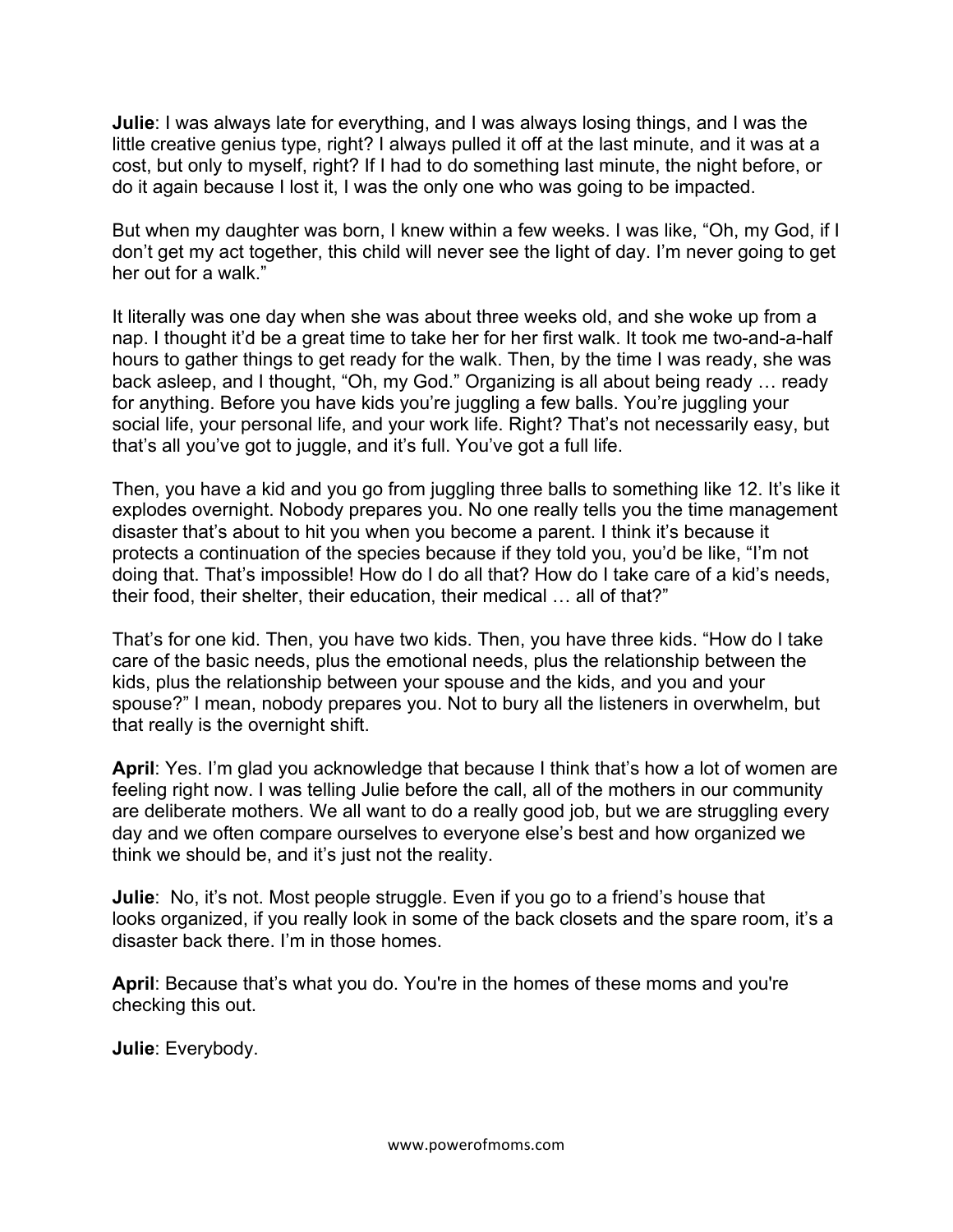**April**: That's good to know. I just wanted to know how you feel that getting organized is really going to help us to be more deliberate mothers and be there for our families. How did you find this switch?

**Julie**: What being organized will do for you, is that it will automate certain functions so that you are freed up to really be present with your kids and yourself, and not feel guilty about taking time for yourself. Right? Or for your spouse or your friends. You need to automate as much and systematize as much of the mechanics of running your house, of taking care of things. The more you automate, the freer you are to be in the moment.

But, if every day you're trying to figure out, "What do I cook for dinner today? Oh, God, do we have any canned tomatoes?" and you're running around getting the kids dressed; where things belong in your house; just the physical organization of your home, it can steal so many hours looking for things. Then it creates stress and tension, and hurt feelings.

So, being organized creates the environment. It calms the environment down within which you and your family get to connect, evolve, and you get to raise your kids. Think of it as creating the house in which you are raising your children. You want it to be a really calm and organized and supportive environment, not an environment that you are wrestling with and that's working against you.

**April**: It's so interesting because I think a lot of mothers think, "Well, if I really make things very structured and very systematized, then I have to live this rigid, mechanical life, and I want to be more 'go with the flow.' I want to be flying by the seat of my pants. I want to be one of those fun, spontaneous moms." I think a lot of people will stop themselves from getting things really organized and systematized because they think they're going to lose that spontaneity. But, what you're saying is you make things automated so you can have more spontaneity.

**Julie**: That's exactly right, and it is. You're absolutely right to point out that it's kind of the opposite effect and that fear is real. I had that fear. I was this creative person. I was terrified of getting organized. I thought it was going to squelch my creativity. But if you do it right, it frees up so much time. It allows you to spin on a dime. If you try to be spontaneous, go with the flow, and you don't have that much structure, things can go wherever. A kid needs something. They either need time, or they need a Band-Aid, or they need a snack, and you can't find it. How spontaneous is that?

**April**: It's not at all.

**Julie**: At all, right?

**April**: No, and then you're yelling at everyone.

**Julie**: "Who moved the cheese sticks?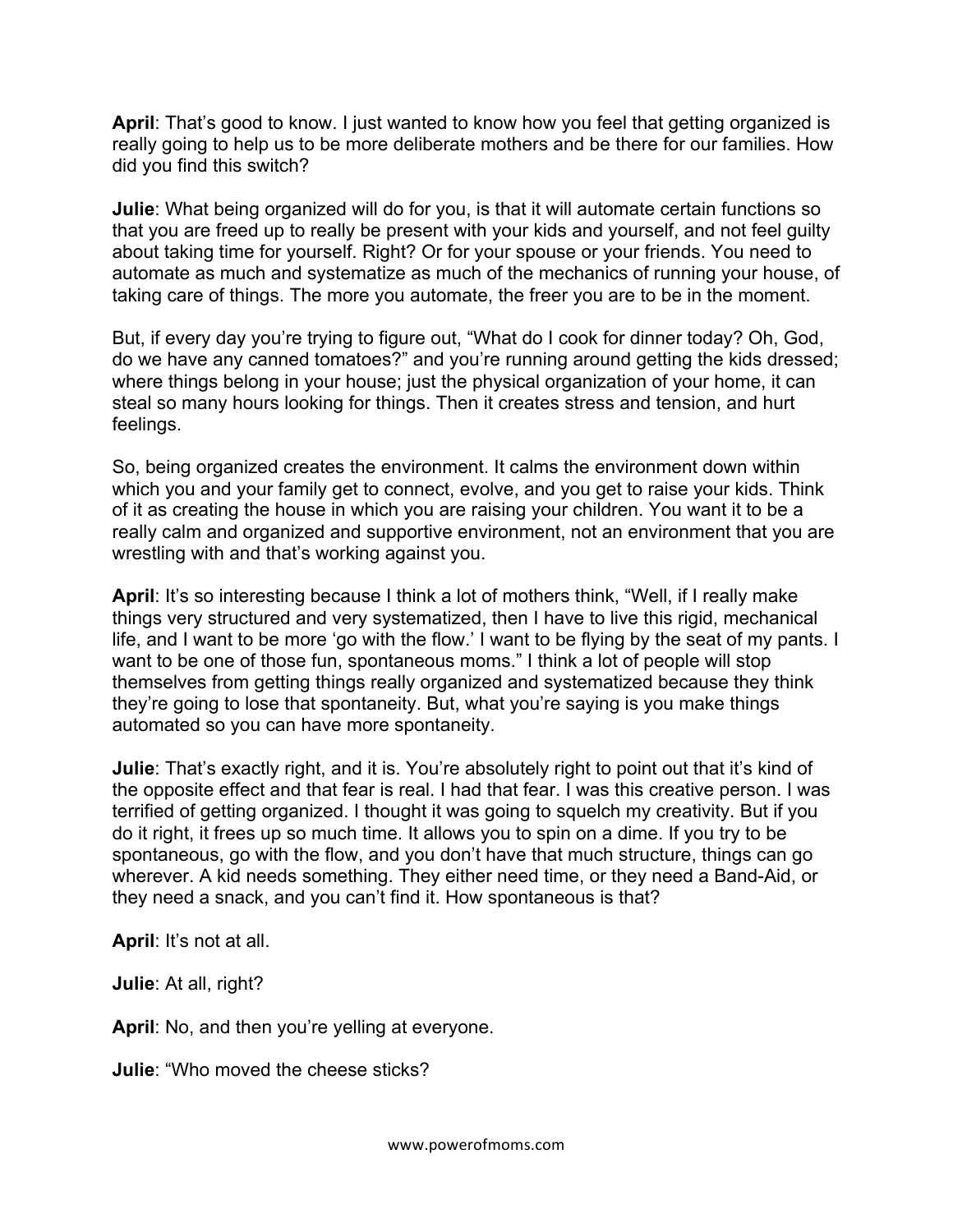**April**: Yes! Now, you have resources for moms, and that's what I love about you is that you're not just trying to tell people, "Yeah, go get organized," but you actually help people do it. I know there are a lot of different levels at which you help mothers. You have a whole team of people who can go into people's homes and help them, and we'll link to your website in the show notes here so that people can find you.

But, how would you recommend a mother get started? Would you recommend she start reading one or two of your books? Start with a planner or a time map? What do you recommend typically? Let's say a mom's listening right now and she's thinking, "Okay, my life's totally out of control. I want to get in control. Where do I start?"

**Julie**: If you feel that both your physical space is disorganized and chaotic and your schedule is also disorganized, I actually usually recommend that you start with your space. Maybe not your whole house because it can be daunting and take a lot of time, but start with one space in your home or in your life that you're in every single day that's small, that you can get organized.

Most common targets would be your bathroom, your handbag or the diaper bag if you have babies, your refrigerator, your front hall, your entry. Those are small areas that you can conquer in maybe two or three hours. My first, sort of flagship book, is called *Organizing from the Inside Out*.

**April**: Love that.

**Julie**: In that book, you can read the first five chapters, which are short, and they basically describe how to organize anything; to design it the way you think and your natural habits, so it's really easy for you to maintain.

**April**: That's why I have a hamper behind my bathroom door because my daughter kept throwing her clothes there even though there wasn't a hamper there, so I read your book and I thought, "I'm going to put a hamper where she throws her clothes." That's worked great!

**Julie**: Look to where the piles are and create storage right there, and that's perfect.

**April**: In your book, *SHED Your Stuff, Change Your Life,* I love how you explained why people hoard and why people surround themselves with stuff. I thought the psychology behind that was brilliant. So, I'd recommend that book for someone starting too. It's helped me realize, "Okay, people are trying to surround themselves with this comfort," or, "We have deeper issues as far as why we keep so much stuff."

**Julie**: Yes, if you have too much stuff, you just have a volume issue, right? Nothing is junk. I really don't believe any of our stuff is junk. I think if you're hanging onto things that you don't use, it's because it represents an attachment to something that you're struggling to release. In the book, *SHED*, I walk the reader through the process of discovering, "What does that stuff mean to you?" Once you understand what it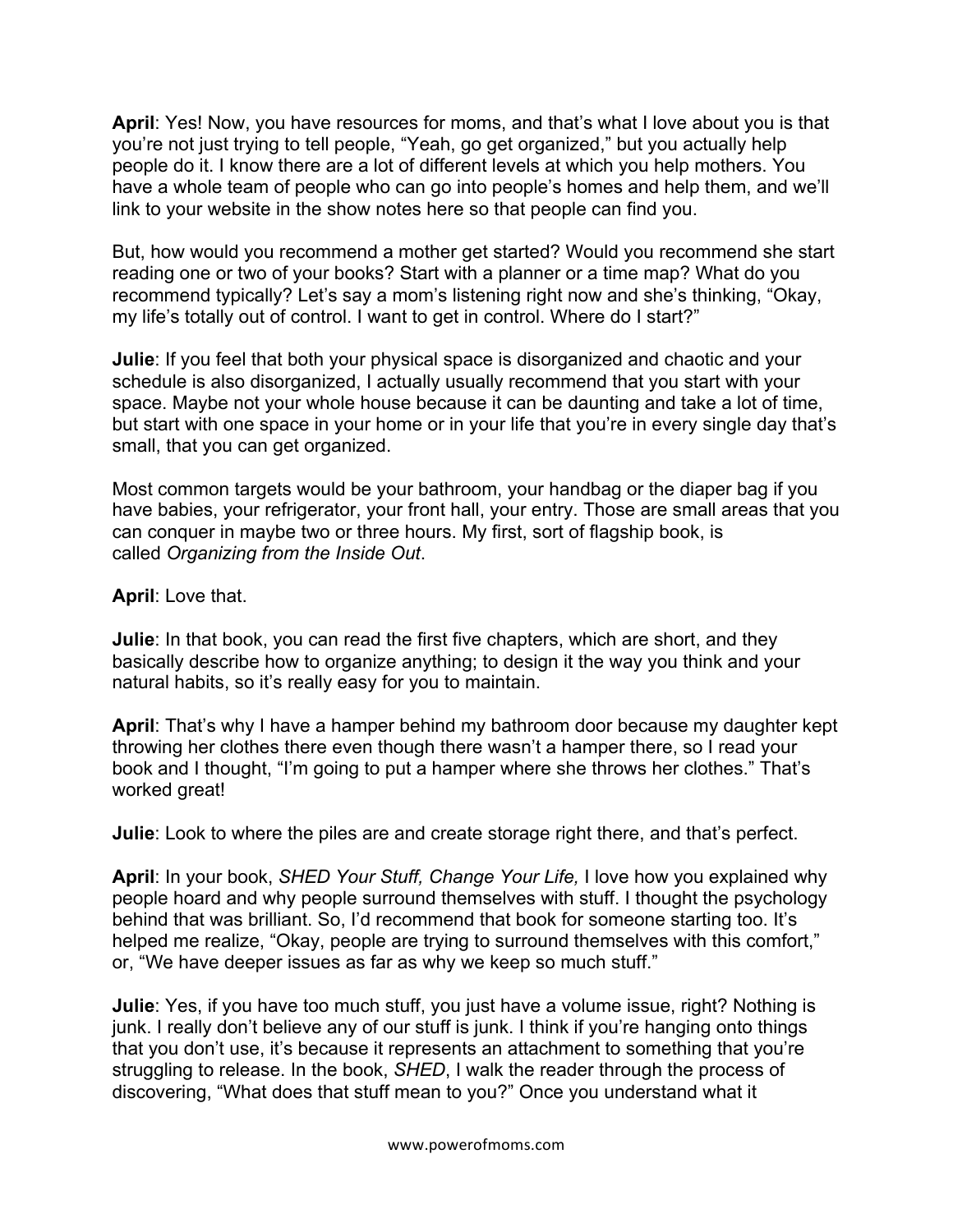represents, it is much easier to either release it because you're like, "That's an old need. I don't need that anymore," or, "There's a better way to get that goal met than by saving all this stuff."

So, you can really get underneath the clutter and on to what your connection is to it, and that will help you release it. De-cluttering or getting rid of stuff that is not relevant anymore in your life is probably the hardest thing to do for people. But in *SHED*, I walk people through a process that makes it actually nourishing. It makes it empowering. It makes it exciting. People love it.

**April**: Yes, I loved it. I think that's true. When your physical space is clean, I think then it's easier for your mental space to start getting organized.

**Julie**: Absolutely. Get your space organized, and you also free up time, right? Because you're not wasting so much time looking for things.

**April**: Yes, or cleaning things.

**Julie**: Exactly. It's true. An hour or two a day minimum, is what you're going to regain in an organized space.

**April**: Yes.

**Julie**: So then, you should move into your time. For time, I really think the very first thing everybody should do is get themselves on a single, consistent planner of some sort. There are many products on the market. We just came out with Levenger, a paperbased planning system called the balanced life planner. It's based on everything I've taught my clients -- that balancing your life is actually how you have the energy and the brainpower to do everything you want to do, and more, if you have a balanced life.

**April**: I'm so glad you said that, and I'm looking into your planner. I love how you're not trying to help everyone do it all, but really trying to pick what things they really want to do, and then do all of that. You take people to that level, turn out everything that's on your list and focus on what you have. I love how you suggest putting the timeframe next to each action … really deciding, "How much time is this going to take?"

**Julie**: That's right.

**April**: Sometimes, as mothers, we're like, "Oh, I could do that in five minutes," but it's really going to take us an hour, and then we're frustrated. We can't do all that.

**Julie**: That's right. Time estimating is a big, overlooked step in planning our days. "Well, how long will that take?"

**April**: Yes.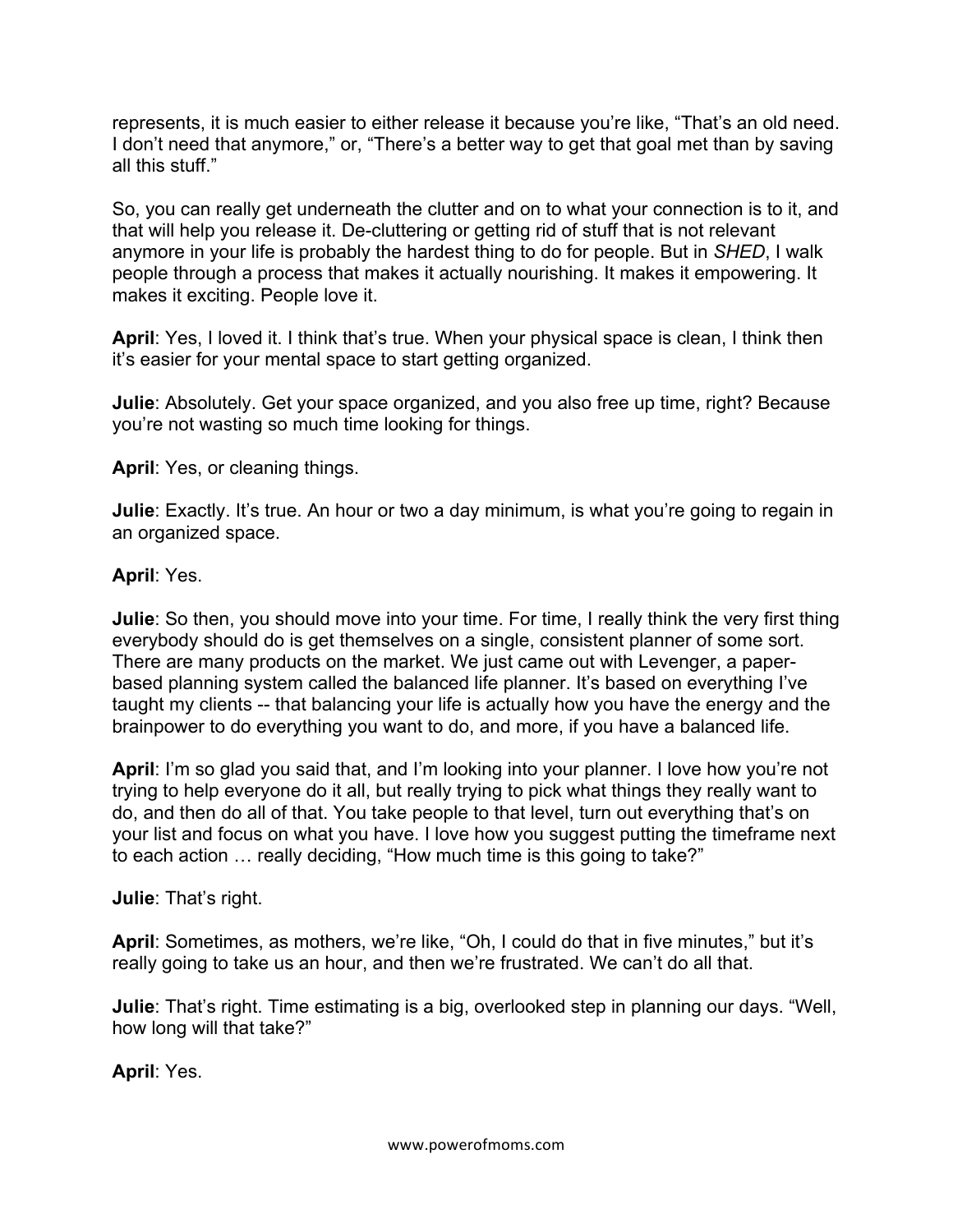**Julie**: Then you end up with an over ambitious to-do list for the day, and then no matter what you got done, you feel disappointed in yourself or frustrated-- even though you got so many things done. But that's because your list was unrealistic to begin with. We all feel great when we get all of our to-dos finished for the day. It's like, "Wow, I got it all done." Well, make sure that your list is doable, and then you'll have that feeling every day.

**April**: One more question on the planner. I love when you were talking about the planner. Obviously, so many moms are going digital right now. Do you have any kind of advice on how to control the phone use? You can get on your phone and have access to instant email and messages, and you're organizing, and I feel like the phone is taking us away from our children. Do you have a piece of advice for this?

**Julie**: Yes. You have got to, first of all, recognize scientifically that whole constant email, IM, digital stuff is actually scientifically proven to be addictive. So, recognize that you are addicted. I could give you the science behind it. It has to do with the dopamine in your brain and the cortisol, and it gets you into this rush, rush, rush. You feel like you're doing something all the time. You feel productive, right? But, you're totally disengaging from life. You're totally disengaging from your kids.

This is true for all of us, but kids are the most raw and vulnerable about it. Paying attention to them is what makes them feel they're important, and that's true for adults too, right? If you're talking to somebody and they're on their digital device, you feel like you've just been dissed. You feel like you're not important.

But, if someone is looking in your eyes and listening to you and not distracted, you feel like you're very important. So, you have to recognize the value of paying attention. Studies say even babies, (they measured this) can tell if the adults in the room are engaged on their Blackberries or whatever, or if they're actually really being paid attention to.

**April**: Wow.

**Julie**: They can feel it.

**April**: That's amazing.

**Julie**: Actually, in the last week, believe it or not, I've had two discussions with people in this area who have studied this, and we think of babies like, "What do they know?" That's where it happens, and it affects their health for the rest of their lives, their mental states, their self-confidence. You've got seven years. Pay attention, you've got to break that addiction. Break it. There's two ways to do it, to break your addiction. One is ban all digital devices, including Facebook and the computer and everything for the first and last hour of your day. Just start with that.

**April**: That's good, okay.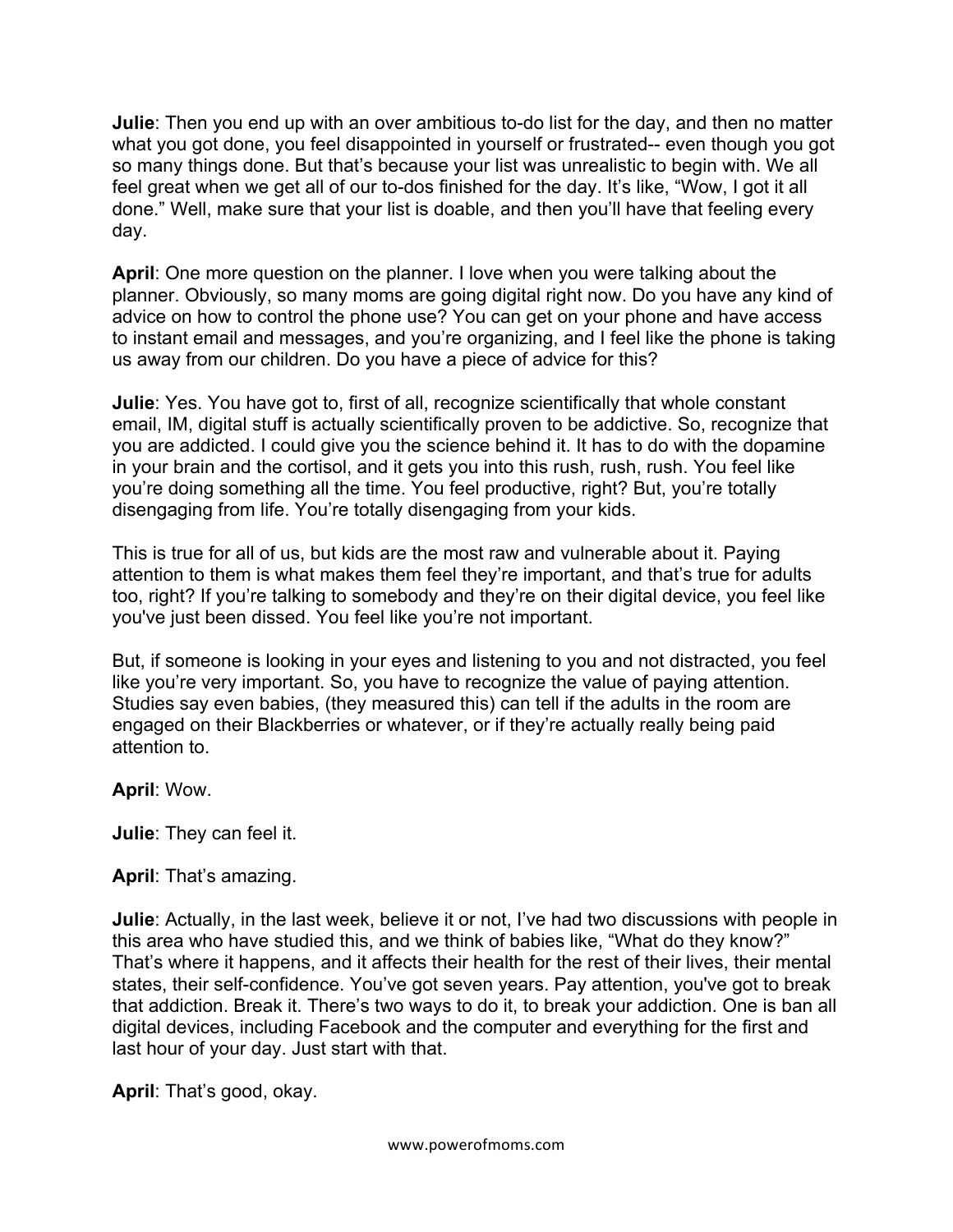**Julie**: It'll be hard. You're going to be nauseous for three days. You're going to be like, "Oh, my God. I don't know what to do with myself. In the morning, when I wake up, I have to check who wrote to me overnight."

**April**: Yes, it takes discipline. It totally takes discipline. I've been doing this, and it takes discipline, but it feels good when you can do it, don't you think?

**Julie**: You reclaim and you reconnect to the world. You reengage. You get to the deeper parts of your brain. It's literally a different geography in your brain, so you can't relate when you are on a device in the way you can when you are away from it. You engage a whole different part of your brain when you're actually communicating with somebody off of the device. So, first and last hour of the day, start with that, and then you can start breaking away at other times in the day. That's one way.

The other way I would recommend people try, is just give themselves one whole afternoon. Start with once a week on Friday, from the time the kids get home until they go to sleep at night. Say, "No, I'm not looking at all." Just give yourself a digital vacation one day a week. So, you can either do it two hours a day, beginning and end, or just do it one afternoon a week. That's just to break the habit. Once you break the habit, then we want you off it for several hours at a time every day.

**April**: Yes, excellent! I love that. I think it's amazing how you can go from feeling overwhelmed, like you have too much to do, to feeling completely free and energetic and creative when you can set aside those hours. I've totally noticed that in my life … it's interesting. I'm sure you deal with this with all the mothers and parents you work with.

**Julie**: Yes. I'm sure what you're experiencing is when you're not distracted with your digital stuff, you actually solve problems and you have real conversations, or you really finish your thank you notes, or you actually cook the meal and don't burn it. You do everything …in a more deliberate way, back to your deliberate motherhood. Be present.

**April**: I think that could be another book.

**Julie**: There you go.

**April**: It's wonderful, and I love that. I love what you're encouraging a mother to do is really balancing her life and her family. Clearly, you were organizing while your daughter was still young, right? You've been working on this business for a long time.

**Julie**: Yes.

**April**: How many years have you been doing professional organizing?

**Julie**: Twenty-three years. I sound so young, don't I?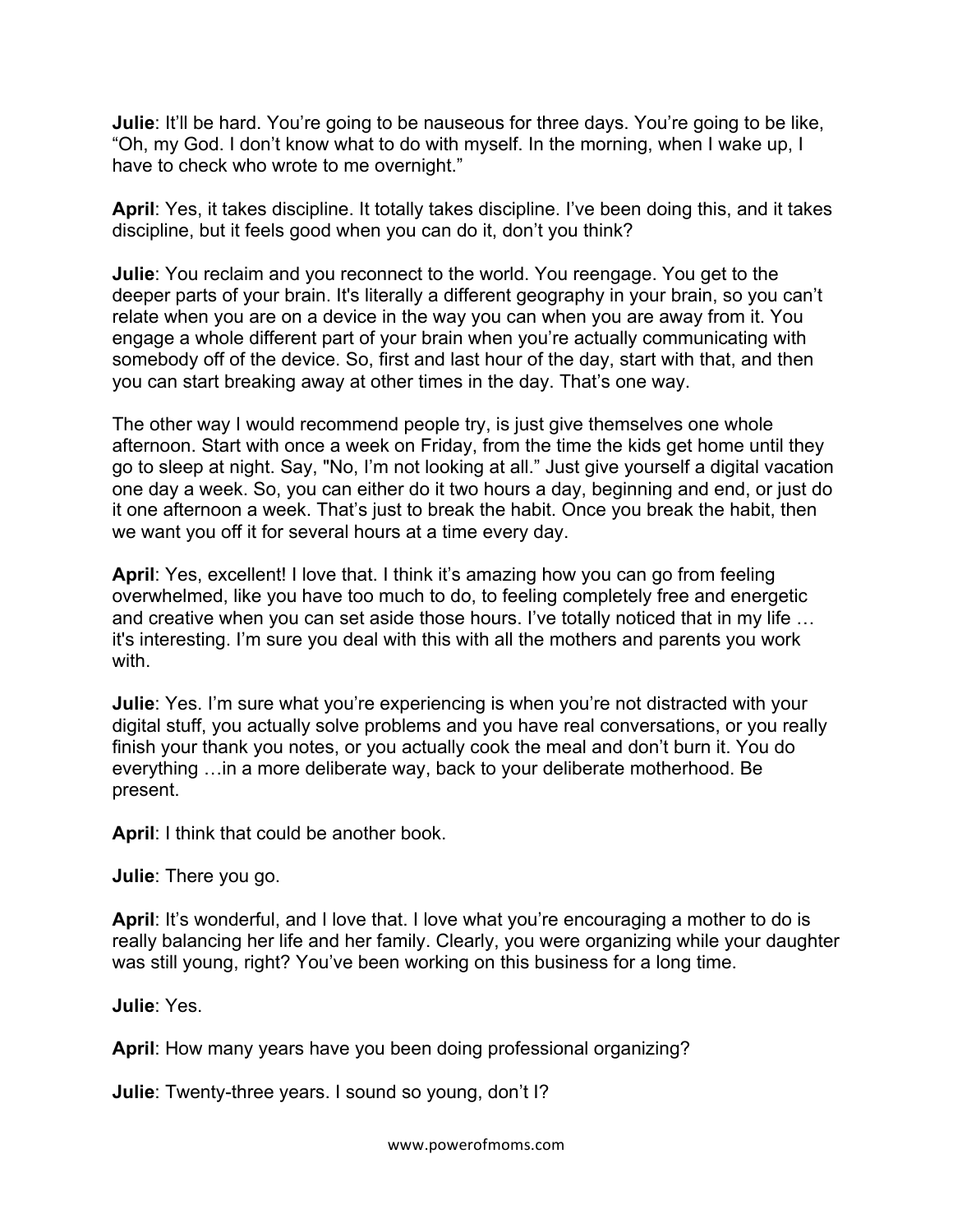**April**: Yes, you are so young. But, you had to learn how to balance this. Maybe, as a closing thought, what do you recommend to mothers who want to pursue dreams? Most of the moms in our community love their families. They're very deliberate mothers, but they also want to pursue a part of themselves that they're excited about.

Whether it's work that they want to do or need to do; or whether it's another activity, a project, a book they want to write, or something they want to do, there's just this balance that we need to master. If you're going to get your physical space in order, you're going to get a central planner. We're going to learn not to be addicted to our phones. What else do you recommend as far as guiding us towards having that balance?

**Julie**: I think you want to identify, as you said, April, what is this thing that speaks most to your soul that's for you? What nourishes you the most? Is it this dream to write a book, or to have a small business or a big business? Is it some creative pursuit? Or, is it that you just love to go to the gym, and you just love that workout time? What is the activity that you don't have time for that you know would nourish you on the deepest level?

You want to identify one or two things. You cannot have a list of 14. It's just too much. Pick one or two. Start with the one or two things that would nourish you the most that you don't get to do, and then identify a regular time of day or the week that is carved out as sacred time to do just that. If you have to get a babysitter, get a babysitter or childcare. You have to make sure that once you've claimed that time, that you build protection around it and backups-- because you are a parent and stuff happens, so you need backups.

Then, you do that every single day or every single week, and you get better and better at showing up for that time and utilizing it. It can't be 30 minutes. You need an hour, or two, or three … some chunk of time that you can count on. If you invest time doing that and you protect it and you do it, there is nothing else I can think of … nothing that will fuel your energy and your power to be an incredible mother the rest of your week, and every day, than identifying the thing that fuels you and making sure you build it into your routine. Do it. You feel like, "Oh, no. My kids need me. My husband needs me. My job needs me." No, you have to find the fuel that's going to really sustain you and fulfill you, and that's balance. Right? That is balance.

**April**: Yes! I love how you mentioned that we can adapt it to our situation. If you're busy and you've got young children and you aren't able to get away very often, even just a few hours a week …that that could be something totally fueling.

You are wonderful. Thank you for all your inspiration, Julie. I can't even recommend your books enough to everyone, and I'm excited to be able to link to this podcast and show our community. Any parting words or any final things you want to say?